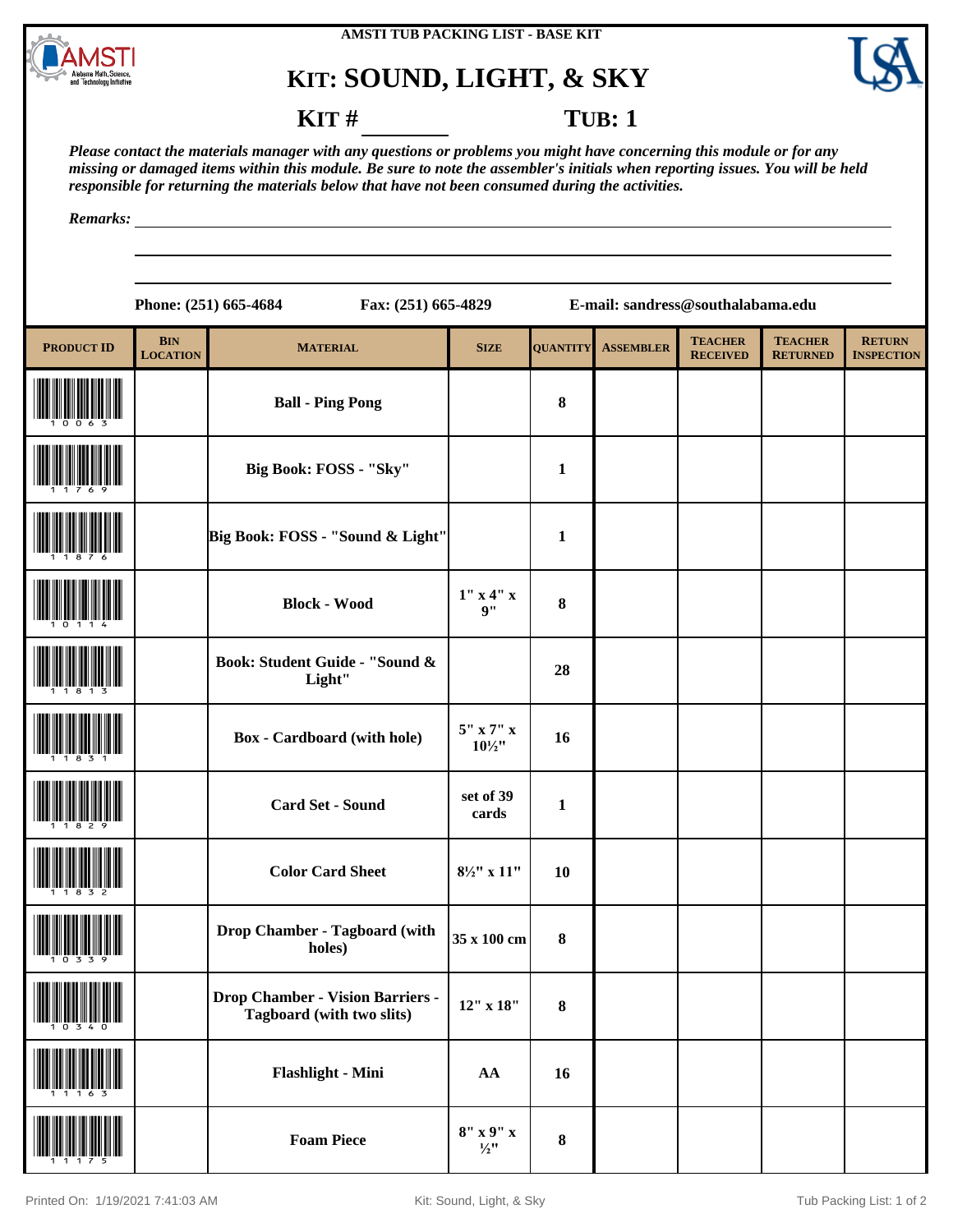|  | <b>Mallet</b>                                     |                       | $\pmb{8}$    |  |  |
|--|---------------------------------------------------|-----------------------|--------------|--|--|
|  | <b>Tone Generator (with battery</b><br>installed) |                       | $\mathbf{1}$ |  |  |
|  | <b>Bag - Plastic - Resealable</b>                 | quart (6" x<br>9")    | 25           |  |  |
|  | <b>Battery</b>                                    | 9 volt                | $\mathbf{1}$ |  |  |
|  | <b>Battery</b>                                    | AA                    | 32           |  |  |
|  | <b>Craft Stick</b>                                | standard              | 50           |  |  |
|  | Craft Stick - Jumbo                               |                       | 100          |  |  |
|  | Megaphone - Tagboard - Disposable                 |                       | $\pmb{8}$    |  |  |
|  | Paper - Tissue - Colored (pack of 50<br>sheets)   | $9''$ x $12''$        | $\mathbf{1}$ |  |  |
|  | <b>String - Cotton</b>                            | 100'                  | $\mathbf{1}$ |  |  |
|  | <b>String - Super Twine</b>                       | 200'                  | $\mathbf{1}$ |  |  |
|  | <b>Yarn - White</b>                               | half-skein<br>or more | $\mathbf{1}$ |  |  |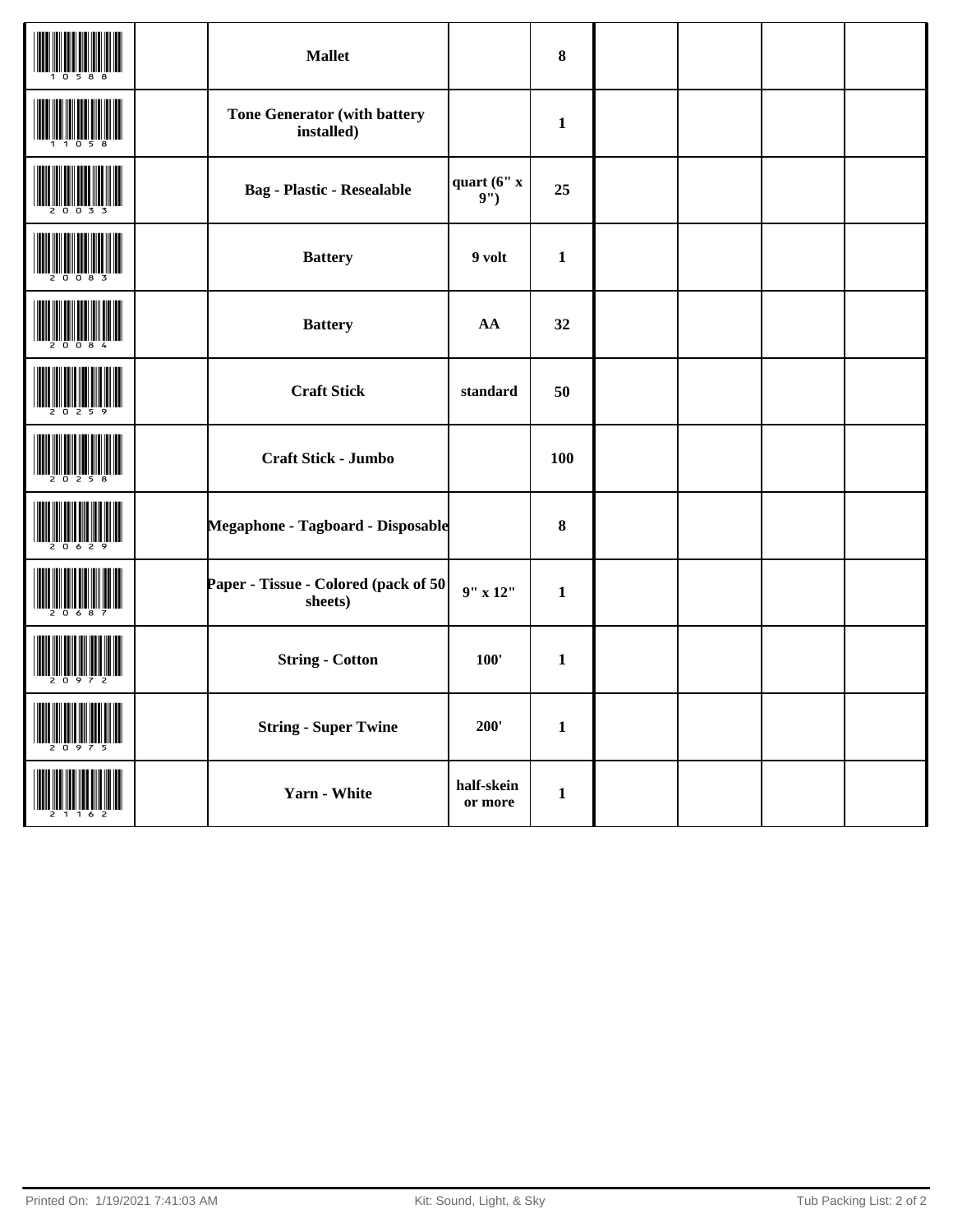

## **KIT: SOUND, LIGHT, & SKY**



**KIT** # **TUB: 2** 

*Please contact the materials manager with any questions or problems you might have concerning this module or for any missing or damaged items within this module. Be sure to note the assembler's initials when reporting issues. You will be held responsible for returning the materials below that have not been consumed during the activities.*

*Remarks:*

**Phone: (251) 665-4684 Fax: (251) 665-4829 E-mail: sandress@southalabama.edu**

| <b>PRODUCT ID</b> | <b>BIN</b><br><b>LOCATION</b> | <b>MATERIAL</b>                                      | <b>SIZE</b>                               | <b>QUANTITY</b> | <b>ASSEMBLER</b> | <b>TEACHER</b><br><b>RECEIVED</b> | <b>TEACHER</b><br><b>RETURNED</b> | <b>RETURN</b><br><b>INSPECTION</b> |
|-------------------|-------------------------------|------------------------------------------------------|-------------------------------------------|-----------------|------------------|-----------------------------------|-----------------------------------|------------------------------------|
|                   |                               | <b>Basin</b>                                         | 2 gallon (8<br>liter)                     | $\bf{8}$        |                  |                                   |                                   |                                    |
|                   |                               | Cord (with bead)                                     |                                           | $\mathbf{1}$    |                  |                                   |                                   |                                    |
|                   |                               | Dowel - Wood                                         | $\frac{1}{2}$ "<br>diameter x<br>18" long | $\mathbf{1}$    |                  |                                   |                                   |                                    |
|                   |                               | Drop Object Set: Aluminum Foil<br>Ball (or 25' roll) |                                           | 16              |                  |                                   |                                   |                                    |
|                   |                               | Drop Object Set: Cardboard Piece<br>(3 layers)       | 2" x 5"                                   | 16              |                  |                                   |                                   |                                    |
|                   |                               | Drop Object Set: Chip - Plastic                      |                                           | 16              |                  |                                   |                                   |                                    |
|                   |                               | Drop Object Set: Clothespin                          |                                           | 16              |                  |                                   |                                   |                                    |
|                   |                               | Drop Object Set: Craft Stick                         |                                           | 16              |                  |                                   |                                   |                                    |
|                   |                               | Drop Object Set: Cup - Paper                         | 5 oz                                      | 16              |                  |                                   |                                   |                                    |
|                   |                               | Drop Object Set: Spoon - Plastic                     |                                           | 16              |                  |                                   |                                   |                                    |
|                   |                               | Drop Object Set: Washer                              |                                           | 16              |                  |                                   |                                   |                                    |
|                   |                               | Flag - Stake - Wire                                  |                                           | 12              |                  |                                   |                                   |                                    |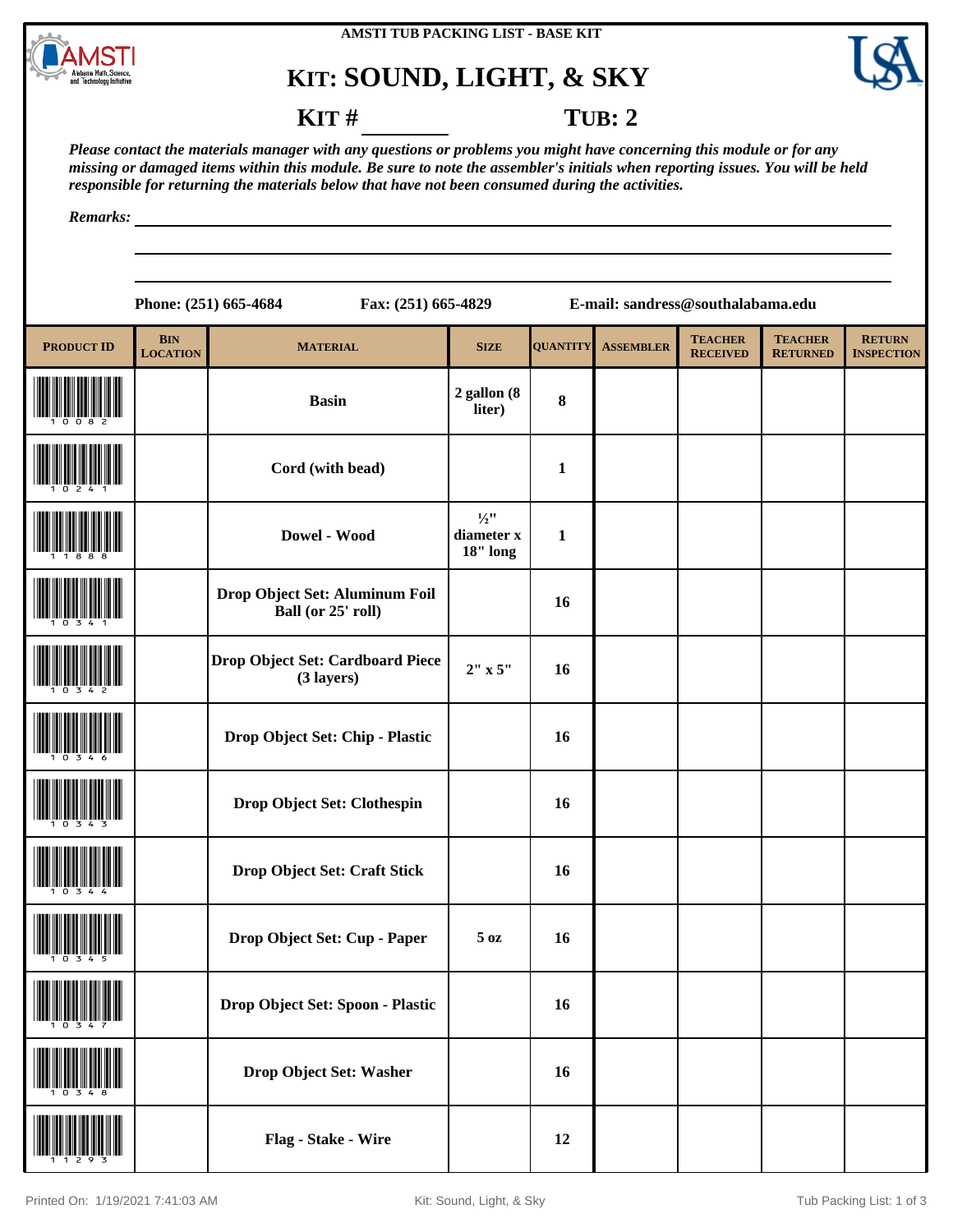|                                                    | <b>Kalimba Base</b>                                                     |                        | $\boldsymbol{4}$        |  |  |
|----------------------------------------------------|-------------------------------------------------------------------------|------------------------|-------------------------|--|--|
|                                                    | <b>Kalimba Steel Springs</b>                                            | set of 3<br>bars       | $\overline{\mathbf{4}}$ |  |  |
|                                                    | <b>Measuring Tape - English/Metric</b>                                  |                        | $\mathbf{1}$            |  |  |
|                                                    | <b>Mirror</b>                                                           | 4" x 6"                | 36                      |  |  |
|                                                    | <b>Mirror Clip</b>                                                      |                        | 36                      |  |  |
|                                                    | Spoon - Metal                                                           | teaspoon               | 32                      |  |  |
|                                                    | <b>Tubes - Xylophone</b>                                                | set of 5               | 8                       |  |  |
|                                                    | <b>Tuning Forks</b>                                                     | set of 2               | $\overline{\mathbf{4}}$ |  |  |
|                                                    | Cards - Index - Ruled (pack of 100)                                     | $3"$ x $5"$            | $\mathbf{1}$            |  |  |
|                                                    | <b>Container Lid - Deli - Plastic (fits</b><br>8oz-16oz-32oz container) |                        | 5                       |  |  |
| <b>THE REAL PROPERTY OF A</b><br><b>III</b> JULIUS | <b>Cup</b> - Paper                                                      | 3 oz (90 ml)           | 40                      |  |  |
|                                                    | <b>Cup</b> - Paper                                                      | $5$ oz $(150)$<br>ml)  | 50                      |  |  |
|                                                    | <b>Cup - Souffle - Plastic</b>                                          | 9 oz (250<br>ml)       | 50                      |  |  |
|                                                    | <b>Fasteners - Paper (pack of 100)</b>                                  | $1"$                   | $\mathbf{1}$            |  |  |
|                                                    | <b>Line - Fishing</b>                                                   | roll (any lb.<br>test) | $\mathbf{1}$            |  |  |
|                                                    | Note Pad - Adhesive - Yellow                                            | $3'' \times 3''$       | $\boldsymbol{2}$        |  |  |
|                                                    | Paper Clips - #1                                                        | pack of 100            | $\mathbf 1$             |  |  |